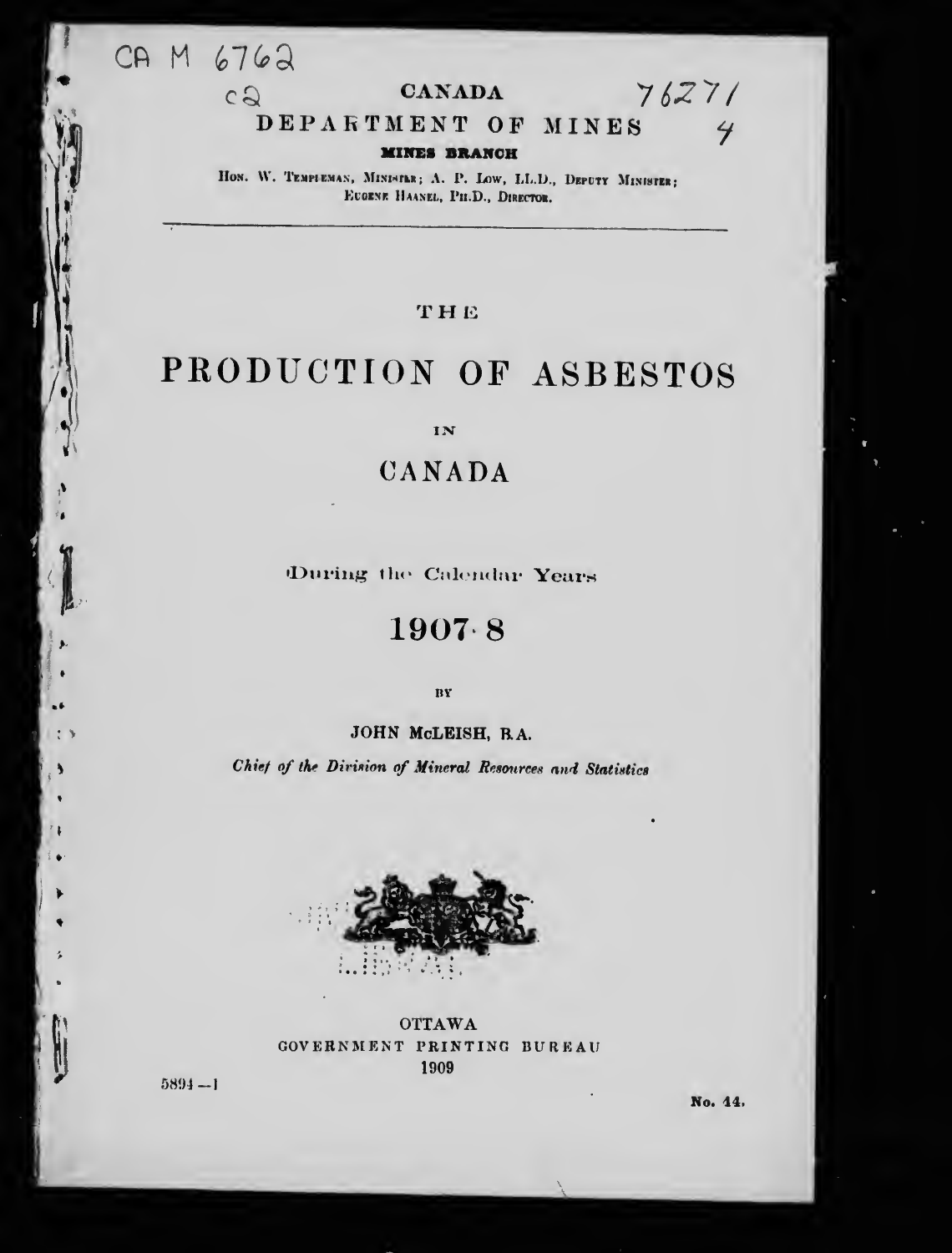ADVANCE CHAPTER OF THE ANNUAL REPORT ON THE MINERAL PRODUCTION OF CANADA DURING THE CALENDAR YEARS 1907 AND 1908.

### **ASBESTOS**

Asbestos is mined in Canada in the Eastern townships, Province of Quebec. at Black Lake, Thetford, East Broughton and Danville. Other occurrences of the mineral have been noted, and some shipments were at one time made from the township of Denholm, in the county of Wright, north of the city of Ottawa, but the first-mentioned districts are the only localities in which mining is at present being carried on. The mining of asbestos in this region dates from about 1878. and statistics of production since 1880 are shown in tables following. The value of the annual output has grown from less than \$25,000 in 1880 to over \$2,573,000 in 1908, so that next to coal this is now one of the most important of non-metallic mineral products, and supplies a very large proportion of the world's demand.  $\Lambda$ special report on this subject has been published by this branch, though now unfortunately out of print. A revised edition is, however, in course of preparation.

#### PRODUCTION.

A portion of the output is sufficiently high grade to be shipped as erude; the greater part, however, is crushed and the fibre extracted by special machinery. A uniform system of classification has not yet been adopted by the operating companies, but for statistical purposes the shipments have been classified on a valuation basis, tho erude being divided into two classes and the mill fibre into three grades; the short fibred, asbestic, and sand, being separately classified.

The total shipments in 1908 aggregated 90,773 tons valued at  $2,573,335$ , as compared with shipments in 1907 of 90.42% tons valued at \$2,505,042, the shipments in 1908 being the largest both in tonnage and value yet recorded. Details are given in Table 1.

|  |  |  |  |  | ASBESTOS.—TABLE 1. |  |
|--|--|--|--|--|--------------------|--|
|--|--|--|--|--|--------------------|--|

|                                         |                | 1907.              |                    | 1908.                       |                    |                  |  |
|-----------------------------------------|----------------|--------------------|--------------------|-----------------------------|--------------------|------------------|--|
|                                         | Short<br>Tons. | Value.             | Per ton.           | Short<br>Tons.              | Value.             | Per ton.         |  |
|                                         |                | $\bf{s}$           | 8<br>cta.          |                             |                    | cts.             |  |
| Crude, No. $1, \ldots, \ldots, \ldots$  | 1.419          | 374,275            | 263 76             | 857}                        | 257,752<br>411.480 | 300 59<br>165 38 |  |
| 2.<br>$\mathbf{H}$<br>Mill Stock, No. 1 | 2.908<br>3.675 | 456,357<br>300,925 | 156 98<br>81<br>88 | 2,488<br>$5,282\frac{1}{2}$ | 425.448            | 80 54            |  |
| $n = 2$<br>$\bullet$                    | 43,821         | 1,247,078          | 28<br>$-16$        | $45.545+$                   | 1.345.750          | 29 33            |  |
| $11 \quad 3 \quad \ldots$<br>12         | 10,307         | 106, 132           | 10 30              | $12,374\pm$                 | 114.931            | 929              |  |
| Total asbestos                          | 62,130         | 2,484,767          | 39 99              | 66.548                      | 2,555,361          | 38 40            |  |
| Total asbestic $\ldots$                 | 28.296         | 20.275             | 072                | 24.225                      | 17.974             | 0.74             |  |
| Grand total                             | 90,426         | 2,505,042          |                    | 90,773                      | 2,573,335          |                  |  |

#### Production by Classes, Calendar Years 1907 and 1908.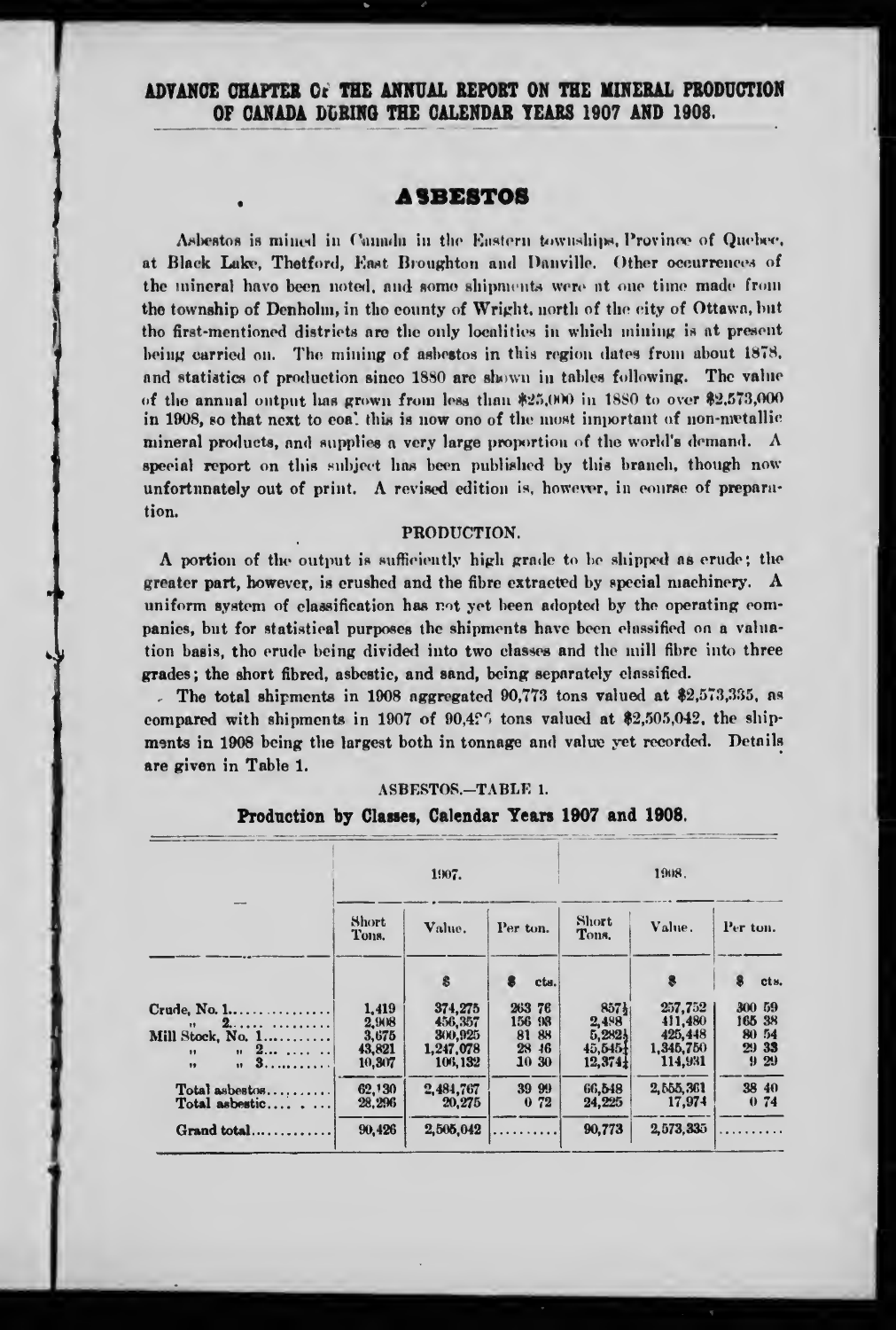While the average prices in each class are given in the above, the classification is based approximately on the following maximum and minimum prices per ton:-

|                                                                                                                                                                                                                                                              |                  |      | 1907. |                       |      | 1908     |  |                       |  |
|--------------------------------------------------------------------------------------------------------------------------------------------------------------------------------------------------------------------------------------------------------------|------------------|------|-------|-----------------------|------|----------|--|-----------------------|--|
|                                                                                                                                                                                                                                                              |                  |      |       | c. $\bullet$ c.       |      |          |  |                       |  |
| Crude, No. 1. 225 00 t<br>Mill Stock, No. 1. 2000 and the stock of $\frac{225}{57}$ extends to $\frac{100}{57}$ extends to $\frac{100}{57}$ extends to $\frac{25}{18}$ extends to $\frac{25}{18}$ extends to $\frac{25}{18}$ extends to $\frac{25}{18}$ exte | 225 00 to 300 00 |      |       |                       |      |          |  | 267 00 to 350 00      |  |
|                                                                                                                                                                                                                                                              |                  |      |       | $100(0)$ $n$ $200(0)$ |      |          |  | 75 00 . 225 00        |  |
|                                                                                                                                                                                                                                                              |                  |      |       | .163(0)               |      | (10, 00) |  | $\frac{100}{100}$ (K) |  |
|                                                                                                                                                                                                                                                              |                  |      |       | $1800 + 500$          |      |          |  | $2000$ $n$ $2000$     |  |
|                                                                                                                                                                                                                                                              |                  |      |       | $800 - 1500$          |      |          |  | $500$ $n$ 13 00       |  |
|                                                                                                                                                                                                                                                              |                  | 0.50 |       |                       | 2 00 | 0.35     |  | 116                   |  |

Range of Prices of Asbestos During the Years 1907-8. .

 $\omega_\lambda$ 

Although the total tonnage shipped in 1008 as only 347 tons in excess of the 1907 shipments, it will be seen that the amount of erude shipped in 1908, despite a higher average price, was less than the 1907 erude shipments by 981 tons. The fibre shipments on the other hand were 5,399 greater in 1908, and brought a higher average return per ton of \$1.22. The asbestic shipments in 1908 were  $4.07$ , less than in 1907.

In Table 2, following, the production of crude asbestos and mill stock since 1903 is separately shown. The statisties indicate that luring the past six years there has been only a slight increase in the quantity shipped as crude, although the average price has nearly doubled; while on the other hand the shipments of mill stock have i vased over 125 per eeut in the same time, with an increase of over 50 per cent in the average price per ton obtained.

#### ASBESTOS.-TABLE 2.

### Annual Production of Crude and Mill Stock 1903-1908.

|                |                                                     | <b>CRUDE</b>                                                    |                                                          | MILL STOCK.                                              |                                                                        |                                                    |  |
|----------------|-----------------------------------------------------|-----------------------------------------------------------------|----------------------------------------------------------|----------------------------------------------------------|------------------------------------------------------------------------|----------------------------------------------------|--|
| Calendar Year. | Short<br>Tons.                                      | Value.                                                          | Per ton.                                                 | Short<br>Tons.                                           | Value.                                                                 | Per ton.                                           |  |
|                |                                                     | 8                                                               | cts.                                                     |                                                          |                                                                        | cts.                                               |  |
| $1903$<br>1906 | 3,134<br>4.410<br>3,767<br>3,841<br>4.327<br>3,345} | 361,867<br>534.874<br>472,859<br>635, 345<br>830.632<br>669.232 | 115 46<br>121 28<br>125 53<br>165 41<br>191 97<br>200 04 | 27,995<br>31.201<br>46,902<br>56.920<br>57,803<br>63,202 | 554.021<br>678,628<br>1.013.500<br>1,401,083<br>1,654,135<br>1,886,129 | 19 79<br>21 75<br>21 61<br>24 61<br>28 62<br>29 84 |  |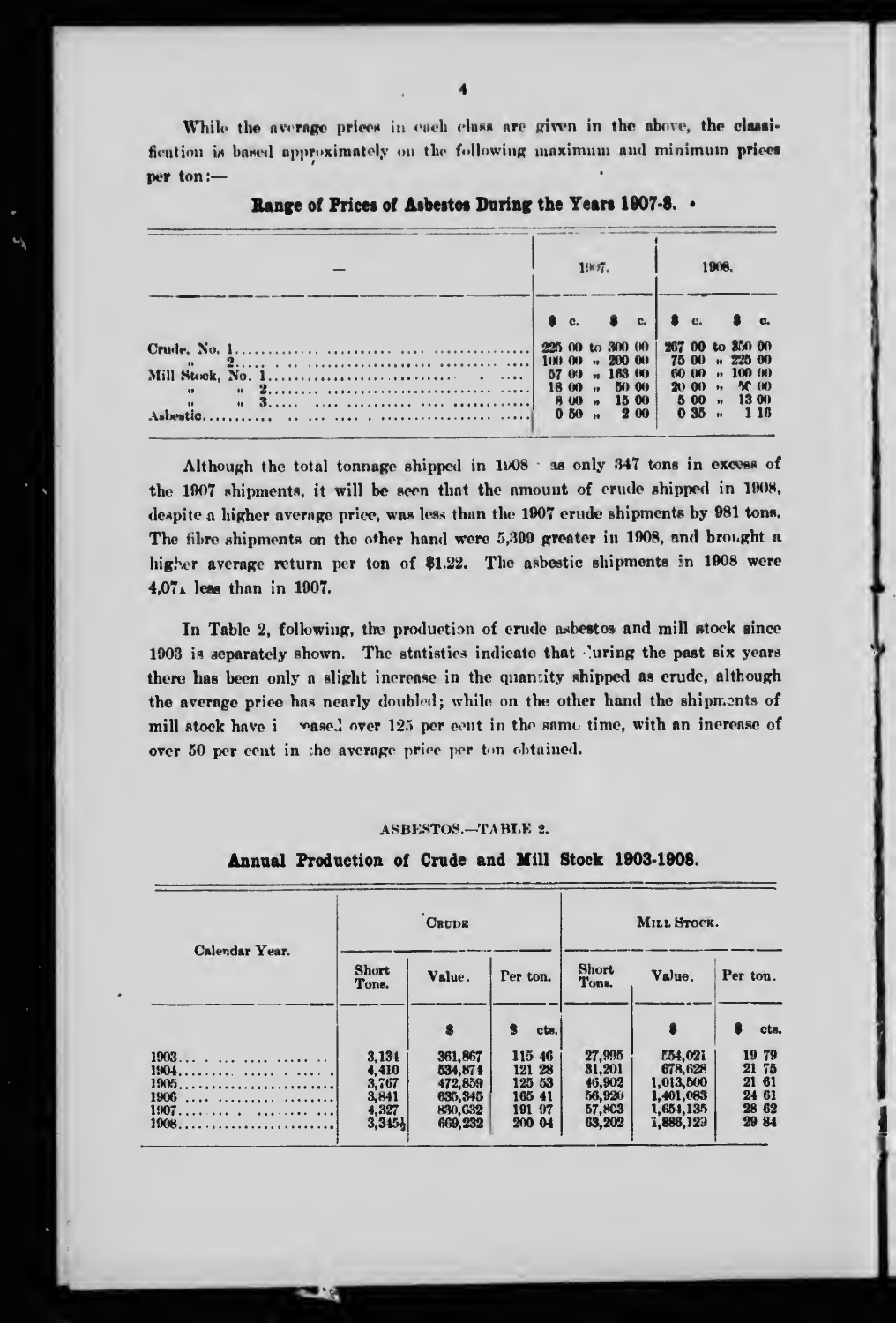Table 3 shows the total shipments of asbestos and asbestic separately for each year since 1880.

### ASBESTOS.-TABLE 3.

Annual Production since 1880.

|                                           |                | ANBENTOS.            |                      | ARBESTIC.      |        |                      |  |  |
|-------------------------------------------|----------------|----------------------|----------------------|----------------|--------|----------------------|--|--|
| Calendar Year.                            | Short<br>Tons. | Value.               | Per ton.             | Short<br>Tons. | Value. | Per ton.             |  |  |
|                                           |                |                      | ots.                 |                |        | cts.                 |  |  |
|                                           | 380            | 24.700               | 65 00                |                |        |                      |  |  |
| $1581(a)$                                 | 540            | 35,100               | GS.<br>-00           |                |        |                      |  |  |
| $1882(a)$                                 | 810            | 52,050               | 65 00                |                |        |                      |  |  |
| $1883(a), \ldots, \ldots, \ldots, \ldots$ | 965            | 68,750               | 71<br>99             |                |        |                      |  |  |
|                                           | 1.141          | 75.097               | 65<br>N <sup>2</sup> |                |        |                      |  |  |
| $1885(a)$ ,                               | 2,440          | 142.441              | 58 38                |                |        |                      |  |  |
| $1886(a)$                                 | 3,45H          | 206, 251             | M<br>64<br>48<br>92  |                |        |                      |  |  |
| 1887                                      | 4.619          | 226.976              | 57 90                |                |        |                      |  |  |
| 1888                                      | 4.404          | 255,007              | 78<br>69             |                |        |                      |  |  |
|                                           | 6,113          | 426,554<br>1.260,240 | 81<br>127            |                |        |                      |  |  |
| 1890                                      | 9,860<br>9.279 | 999.878              | 107 76               |                |        |                      |  |  |
|                                           | 6.0N2          | 390, 462             | 20<br>64             |                |        |                      |  |  |
|                                           | 6,331          | 310.156              | 81<br>86             |                |        |                      |  |  |
| 1893<br>.                                 | 7.630          | 420,825              | 55 15                |                |        |                      |  |  |
| $\cdots$                                  | 8.756          | 368,175              | 42<br>$\omega$       |                |        |                      |  |  |
| 1896<br>$\sim$                            | 10,892         | 423,066              | 38<br>84             | 1.358          | 6.790  | ñ<br>$\bf{00}$       |  |  |
| <b>1897</b>                               | 13,202         | 399.528              | 21<br>90             | 17.240         | 45,840 | <b>G6</b><br>т       |  |  |
| 1898                                      | 16.124         | 475,131              | 29<br>47             | 7.661          | 16,066 | 10<br>2              |  |  |
| $1890$                                    | 17,700         | 468, 635             | 34<br>26             | 7.746          | 17.214 | 22<br>$\overline{2}$ |  |  |
| $1900$                                    | 21,621         | 729.886              | 33<br>76             | 7.520          | 18.545 | 47<br>2              |  |  |
| 1901 .<br>.                               | 32,892         | 1.248,645            | 96<br>37             | 7.325          | 11.114 | 52                   |  |  |
| $1902$ ,                                  | 30.219         | 1.126.688            | 37<br>28             | 10.197         | 21,631 | 20                   |  |  |
|                                           | 31.120         | 915,888              | 29<br>42             | 10.548         | 13,869 | 31                   |  |  |
|                                           | 35,611         | 1.213,502            | 08<br>34             | 12.M54         | 12.850 | 00                   |  |  |
|                                           | 50,669         | 1.486.359            | 33<br>29             | 17.594         | 16.900 | 96<br>0              |  |  |
|                                           | (ii), 761      | 2.136.42*            | 52<br>t en           | 21.424         | 23.715 | $\mathbf{11}$<br>1   |  |  |
|                                           | 62,130         | 2,484,767            | 99                   | 28, 296        | 20.275 | 72<br>Ω              |  |  |
|                                           | 66,048         | 2.555.361            | <b>SM 40</b>         | 24.225         | 17.974 | 74<br>0              |  |  |

(a) Figures of export taken as preduction.

#### EXPORTS AND IMPORTS

Supplying as it does the greater part of the w demand, the Canadian output of asbestos finds a wide distribution.

During the twelve months ending March 31.

ports were made as

 $\mathcal{L}$ 

 $follows :=$ 

| Countries.               | Tons.                   | Value.                      | Countries.                                                                         | Tons.            | Value.                         |
|--------------------------|-------------------------|-----------------------------|------------------------------------------------------------------------------------|------------------|--------------------------------|
| Great Britain<br>Belgium | 5.347<br>3,372<br>2,332 | 237,152<br>86,871<br>50.612 | $Italy \ldots \ldots$<br>$\mathbf{Japun}, \ldots, \ldots, \ldots$<br>United States | 814<br>$45 - 18$ | $21 - 8$<br>3,177<br>1,322,890 |
| $Germany \ldots $        | 225                     | 8,195                       | Total                                                                              |                  | 1. 40.575                      |

×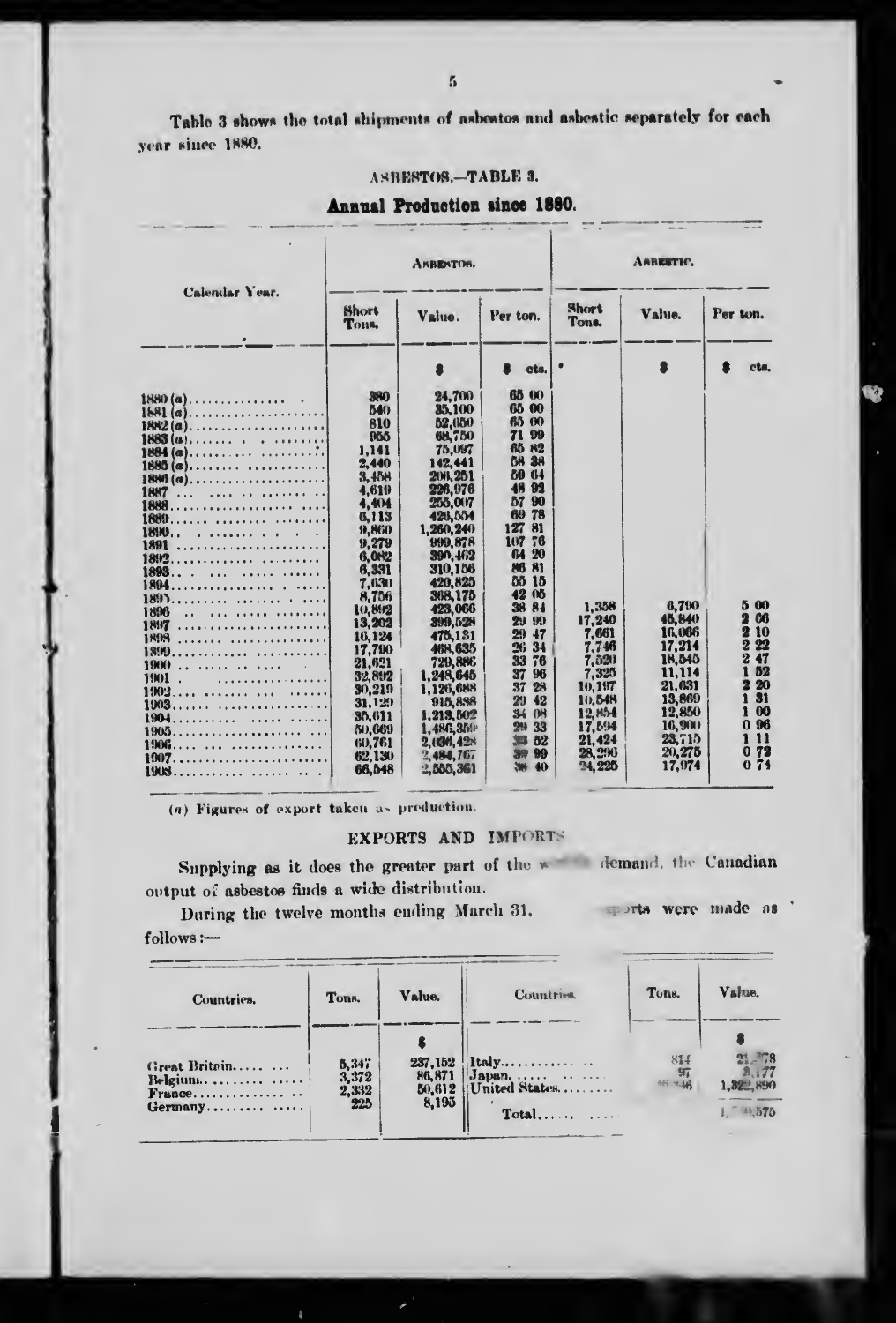Exports to Great Britain, United States, Germany and other countries during the past six calcudar years are shown in Table 4, and total exports each year since 1892 in Table 5.

#### ASBESTOS.-TABLE 4.

# Exports of Canadian Asbestos by Countries 1903-1908.

| Year.                                             |                                                           | To GREAT<br>BRITAIN.                                                    |                                                           | To UNITED.<br><b>NTATION.</b>                                        |                                                | TO GERMANY.                                             |                                                    | <b>To OTHER</b><br>COUNTRIES.                                  |                                                                  | TOTAL EXPORTS.                                                       |                                                                  |
|---------------------------------------------------|-----------------------------------------------------------|-------------------------------------------------------------------------|-----------------------------------------------------------|----------------------------------------------------------------------|------------------------------------------------|---------------------------------------------------------|----------------------------------------------------|----------------------------------------------------------------|------------------------------------------------------------------|----------------------------------------------------------------------|------------------------------------------------------------------|
|                                                   | Tons.                                                     | Value,                                                                  | Tons.                                                     | Value.                                                               | Tons.                                          | Value, Tons.                                            |                                                    | Value.                                                         | Tons.                                                            | Value.                                                               |                                                                  |
| 1908.<br>1901. .<br>190.3<br>1906<br>1907<br>1900 | 2.743<br>6,602<br><b>H.731</b><br>9,435<br>5,432<br>5,221 | 40,120<br>210.175<br>305,056<br>318,313<br><b>200, 90XH</b><br>288, 290 | 24,252<br>25,957<br>29, 6tM<br>39,767<br>44,861<br>50.503 | 714,781<br>762,300<br>811,000<br>1,058,513<br>1,312,582<br>1.314.337 | 1.429<br>2,403<br>2.069<br>3.054<br>225<br>341 | 25,150<br>94.141<br>100,061<br>82.117<br>8,195<br>9,470 | 3,356<br>2.250<br>4.635<br>6.998<br>6,235<br>5,145 | 110.982<br>P4.271<br>169,918<br>230,314<br>147.613<br>230, 666 | 31.780<br>37, 272<br>47,031<br><b>50,854</b><br>56,753<br>61.210 | 891.033<br>.90.837<br>M.113<br>1, 689, 257<br>1.000.200<br>1,842,763 | S cts.<br>28 04<br>31 15<br>29 47<br>28 22<br>$20 - 11$<br>30 11 |

#### ASBESTOS.-TABLE 5.

| Calendar<br>Year. | Tons.  | Value.  | Value<br>per ton.    | Calendar<br>Year. | Ton <sub>s</sub> . | Value.    | <b>Value</b><br>per ton. |
|-------------------|--------|---------|----------------------|-------------------|--------------------|-----------|--------------------------|
|                   |        |         | cts.                 |                   |                    |           | cts.                     |
| 1892              | 5,380  | 373,103 | 69<br>3 <sub>0</sub> | 1901              | 32,269             | 1,069,918 | 33 16                    |
| 1893              | 5.917  | 338,707 | 57<br>24             | 1902              | 31,074             | 995.071   | 32 <sup>°</sup><br>- 02  |
| 1804              | 7.987  | 477,837 | <b>DO</b><br>82      | 1903<br>          | 31,780             | 891.033   | 28 04                    |
| $18P_0$           | 7.442  | 421.690 | 56 66                | 1904              | 37.272             | 1,160,887 | 31 14                    |
| 1896              | 11.842 | 567,967 | 47 96                | 1900              | 47,031             | 1,386,115 | 29<br>$-47$              |
| 1897              | 15.570 | 473.274 | 30.40                | 1006              | 59,854             | 1,689,257 | 28 22                    |
| 1898              | 15.346 | 494.012 | 32 19                | 1907<br>.         | 56,753             | 1,669,299 | 29 41                    |
| 1900              | 17,883 | 473.148 | 26 46                | 1908              | 61.210             | 1,842,763 | 3011                     |
| 1900              | 16.958 | 693.105 | 39 61                |                   |                    |           |                          |

## Annual Exports, Calendar Veare 1800, 1008

Although the chief source for the raw material, Canada does not as yet manufacture all the asbestos goods required for home consumption. There is, therefore, a considerable importation of asbestos goods under the import classification 'Asbestos in any form other than erude and all manufactures of,' the duty being 25 per cent. The annual value of the imports is shown in Table 6.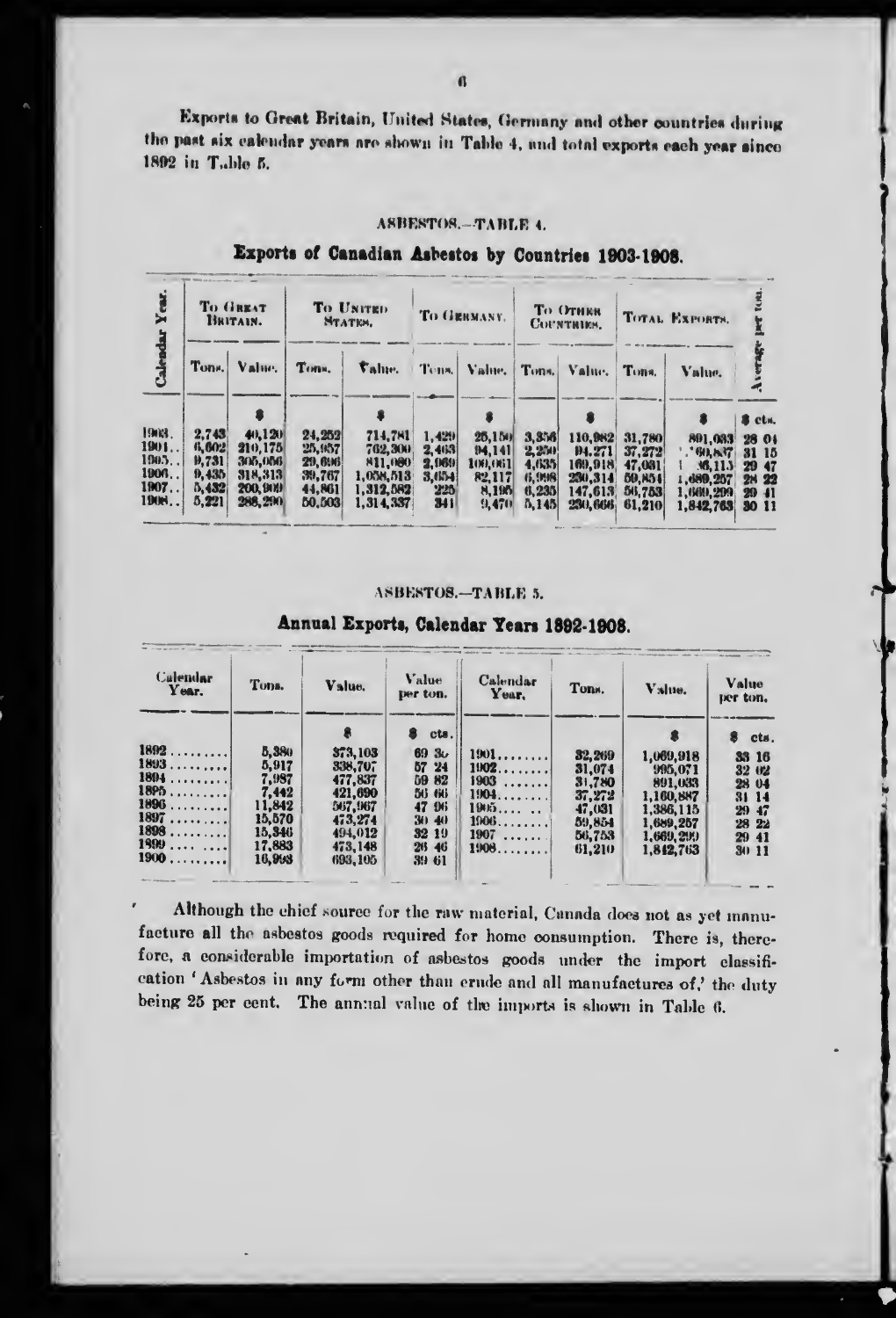#### АЯВЕЯТОВ. - ТАВЬЕ 6.

Imports Fiscal Years 1885-1908.

| Fiscal Year. | Value.       | Fiscal Y | Vehm.    | Fiscal Year.      | Value.  |
|--------------|--------------|----------|----------|-------------------|---------|
|              |              |          |          |                   |         |
| <b>1880 </b> | 674          | 1895     | 19.481   | $1001$            | 80,820  |
| 1886. 1      | 6,831        | 1894     | 26,021   | 1902              | 52.484  |
| $1887$       | <b>7.836</b> | 1895     | 26,001   | 1906              | 75.4th  |
| 1888.        | N.793        | 1896     | 23, 9ta) | 1904.             | 83,827  |
| 1889.        | E.943        | 1807     | 19,182   | $1906.$           | 116, KW |
|              | 13,250       | 1808.    | 26,389   | $1906$            | 137,974 |
| 1891.        | $u_1 = u_1$  | $1899$   | 32,1107  | $1907$ (9 months) | 127,500 |
| 1892. 1      | 4.000        | 1000     | 43, 455  |                   | 190,960 |

\* Asbestos in a pole of other than crude, and all manufactures of. Duty 25 per cent.

Ontside of Canada the chief asbestos producing country is Russia, whose output in 1907 is reported as 9,356 metric tons. The United States, Cape Colony, and Cyprus are also producers, though the quantity is not important.

Table 7 shows the principal productions since 1902.

#### ASBESTOS. TABLE 7.

World's Production 1902-1908 in Metric Tons, (2204.6 lbs.).

|                                                                                                                    | 1902.                                                       | 1903.                                                      | 1904.                               | 1905.                             | 1906.                                        | 1907.                                          | 1908.            |
|--------------------------------------------------------------------------------------------------------------------|-------------------------------------------------------------|------------------------------------------------------------|-------------------------------------|-----------------------------------|----------------------------------------------|------------------------------------------------|------------------|
| $Canada(b).$<br>United States (c)<br>Russia (e)<br>Cape Colony (e)<br>$Cyprule(e), \ldots, \ldots, \ldots, \ldots$ | 27,414<br>912<br>4.507<br>41<br>$\left( \mathbf{g} \right)$ | 28,240<br><b>BOG</b><br>5.624<br>276<br>$(\mathbf{g})$<br> | 32.306<br>1.343<br>7,512<br>373<br> | 45,967<br>2,820<br>7,266<br>$+54$ | 55,122<br>1,538<br>9,201<br>473<br>19<br>(g) | 56,364<br>592<br>(a) 9,356<br>548<br>(g)<br>89 | f(0), 372<br>849 |

• Figures not available.<br>
(a) Provisional. (b) Mines Branch, Ottawa.<br>
(e) Home Office, London. (g) Exported.

(c) United States, Geological Survey.